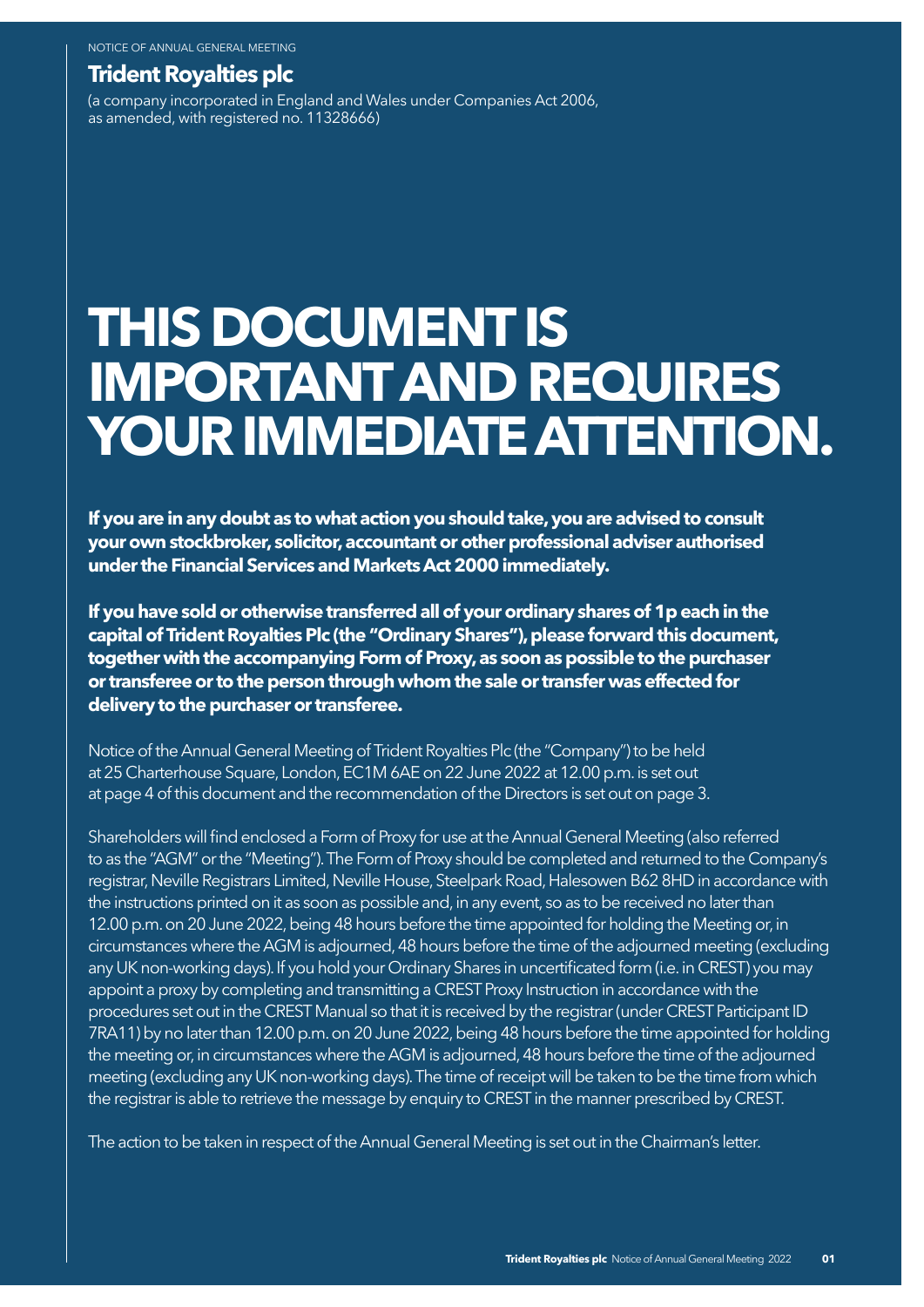## **Letter from the Chairman of the Company**

(Incorporated and registered in England and Wales with registered no. 11328666)

Paul Smith (Non-Executive Chairman)<br>Adam Davidson (Chief Executive Officer) 60 Gracechurch Street<br>Adam Davidson (Chief Executive Officer) Adam Davidson (Chief Executive Officer) London Albert (Al) Gourley (Non-Executive Director) Peter Bacchus (Non-Executive Director) Helen Pein (Non-Executive Director) **26 May 2022**

**Directors Registered Office** 

#### **Dear Shareholder**

I am pleased to give you notice of the Annual General Meeting of the Company to be held at 12.00 p.m. on 22 June 2022 (the "AGM").

#### **Annual General Meeting**

Following the announcement of the annual report and accounts for the period ended 31 December 2022 ("Annual Report and Accounts"), notice of the AGM (the "Notice") is given on page 4. The Notice sets out the resolutions that shareholders are being asked to consider.

The receipt of the Annual Report and Accounts, together with resolutions relating to the auditors and the appointment of directors will be considered and, if thought fit, approved at the AGM. Resolutions 1 to 5 are proposed in respect of these matters. In addition, resolutions 6 and 7 seek authority to allot shares and to disapply preemption rights and resolution 8 provides authority for the purchase of own shares.

Resolutions 1 to 6 set out in the Notice are proposed as ordinary resolutions and resolutions 7 and 8 are proposed as special resolutions.

Further details of the resolutions are set out below:

#### **Resolution 1 – Annual Report and Accounts**

Resolution 1 proposes the receipt of the audited accounts and financial statements of the Company for the period ended 31 December 2021, together with the Directors' Report and Auditor's Report thereon.

The Annual Report and Accounts are available on the Company's website www.tridentroyalties.com.

#### **Resolutions 2 and 3 – Re-appointment and remuneration of Auditor**

The re-appointment of PKF Littlejohn LLP ("PKF") as auditor of the Company terminates at the conclusion of the AGM. PKF have indicated their willingness to stand for re-appointment as auditor of the Company until the conclusion of the annual general meeting in 2023. The Directors recommend PKF's re-appointment and seek authority to fix their remuneration.

Resolution 2 proposes the re-appointment of PKF Littlejohn LLP as the Company's auditor and resolution 3 authorises the Directors to fix the auditor's remuneration.

#### **Resolution 4 and 5 – Re-appointment of Directors**

Article 75 of the Company's existing articles of association (the "Articles") requires all Directors to submit themselves for re-election at least every three years or, in the case of a Director appointed since the last AGM, at the subsequent AGM. Both Paul Smith and Peter Bachhus were appointed by the board of Directors ("Board") since the last AGM, and are offering themselves for re-appointment in accordance with the Articles. The Board supports the re-appointment of both Paul Smith and Peter Bacchus. None of the other Directors are required to submit themselves for re-election this year.

Biographical details of the directors standing for election can be found on page 36 of the Annual Report and Accounts.

#### **Resolution 6 – Directors' authority to allot shares**

The existing power granted to the Directors' to allot shares expires at the conclusion of the AGM. Accordingly, resolution 6 is proposed to renew the Directors' authority under section 551 of the Companies Act 2006 (the "Act") to allot Ordinary Shares in the Company or grant rights to subscribe for, or convert any security into, shares up to an aggregate nominal amount of £1,000,000. This means that, following Admission, the Company will have authority to allot up to a further 100,000,000 Ordinary Shares.

The authority sought in resolution 6 at the AGM will expire at the conclusion of the next annual general meeting of the Company or, if earlier, at the close of business on 30 June 2023 (unless previously renewed, varied or revoked by the Company).

#### **Resolution 7 – Disapplication of pre-emption rights**

This resolution renews an authority granted at last year's AGM and gives the Directors authority to allot any shares or grant rights over shares or sell treasury shares for cash (other than pursuant to an employee share scheme) without first offering them to existing shareholders in proportion to their holdings. Resolution 7 authorises the disapplication of pre-emption rights on allotments or sales of equity securities of up to an aggregate nominal amount of £1,000,000. The authority in this resolution will authorise the Directors to allot any shares or grant rights over shares or sell treasury shares for cash for up to 100,000,000 Ordinary Shares.

Given the Company's investment policy and growth to date, whilst the authority sought represents a significant portion of the issued share capital, the Directors believe that this is appropriate to assist the Company continuing its growth strategy, which relies on the ability to execute on new royalty and streaming acquisition opportunities quickly as they arise. The Company has significantly delivered on its strategy over the previous 12 months therefore the authority sought by resolution 7 is set at the same level granted by shareholders at the General Meeting held on 10 January 2022.

The authority sought in resolution 7 at the AGM will expire on the conclusion of the next annual general meeting of the Company or, if earlier, at the close of business on 30 June 2023 (unless previously renewed, varied or revoked by the Company).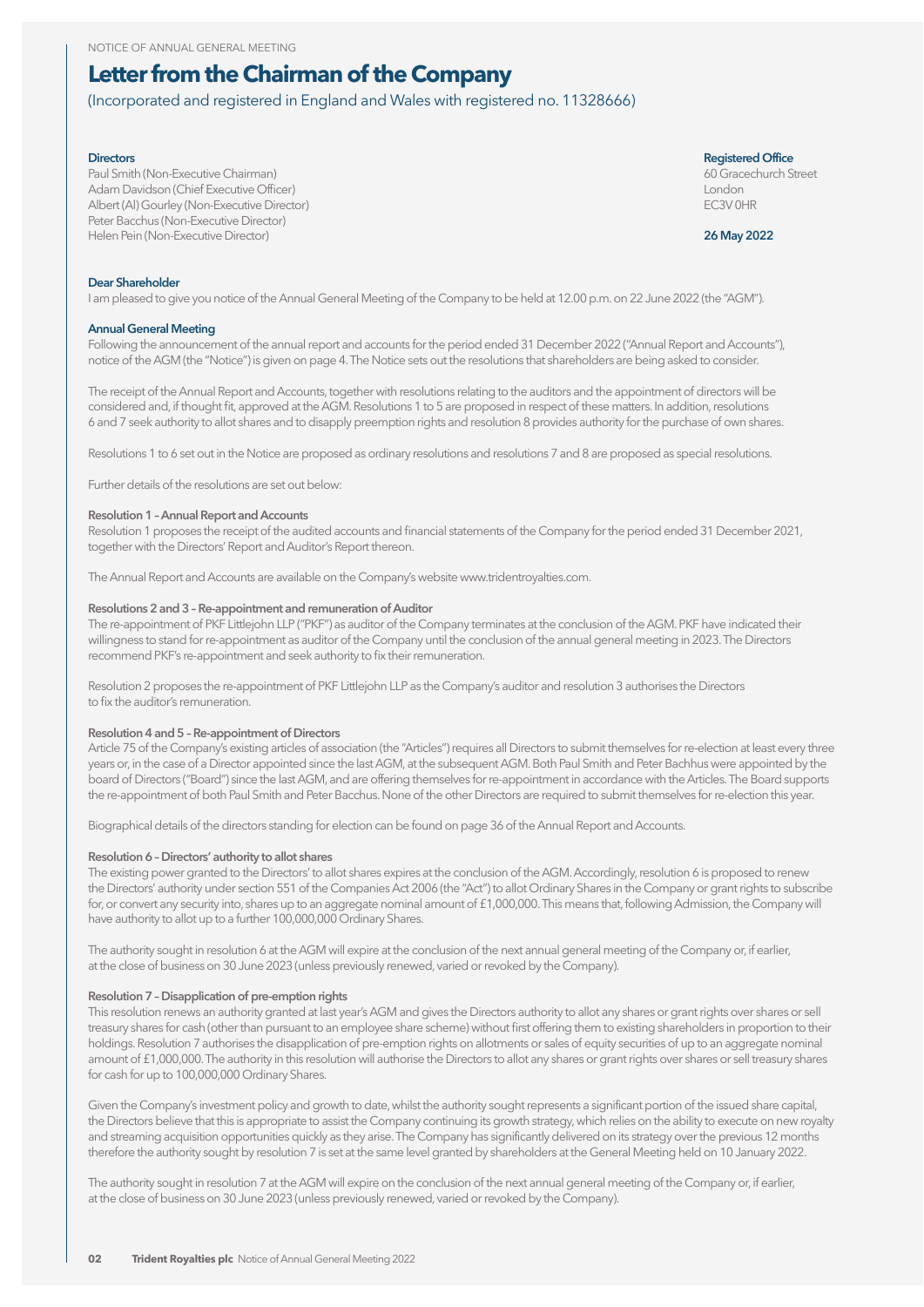## **Letter from the Chairman of the Company**

## (Incorporated and registered in England and Wales with registered no. 11328666) **Continued**

#### **Resolution 8 - Authority to purchase own shares**

This resolution seeks to renew the authority for the Company to make market purchases of its own ordinary shares. The authority limits the number of ordinary shares that could be purchased up to 10 per cent. of the Company's issued ordinary share capital at, or between, the minimum and maximum prices specified in resolution 8.

This power would be used only after careful consideration by the Directors, having taken into account market conditions prevailing at that time, the investment needs of the Company, its opportunities for expansion and its overall financial position. The Directors would exercise the authority to purchase ordinary shares only if they considered it to be in the best interest of shareholders and if the purchase could be reasonably expected to result in an increase in earnings per share.

Under the Act, the Company is allowed to hold its own shares in treasury which it has purchased, instead of cancelling them. Such shares may be resold for cash or used for the purpose of employee share schemes but all rights attaching to them, including voting rights and any right to receive dividends, are suspended whilst they are held in treasury. Accordingly, if the Directors exercise the authority conferred by resolution 8, the Company will have the option of holding these shares in treasury, rather than cancelling them.

The authority sought in resolution 8 at the AGM will expire on the conclusion of the next annual general meeting of the Company or, if earlier, at the close of business on 30 June 2023 (unless previously renewed, varied or revoked by the Company).

#### **Action to be taken**

Shareholders will find enclosed a Form of Proxy for use at the AGM. Whether or not shareholders intend to be present at the meeting, shareholders are requested to complete and return the Form of Proxy in accordance with the instructions printed on the form, to the Company's registrar, Neville Registrars Limited, Neville House, Steelpark Road, Halesowen, B62 8HD, as soon as possible and in any event so as to be received either by post or by hand (during normal business hours only) or by emailing it to info@nevilleregistrars.co.uk, not later than 12.00 p.m. on 20 June 2022, being 48 hours (excluding UK non-working days) before the time appointed for holding the meeting or, in circumstances where the AGM is adjourned, 48 hours before the time of the adjourned meeting (excluding any UK non-working days). If you hold your Ordinary Shares in uncertificated form (i.e. in CREST) you may appoint a proxy by completing and transmitting a CREST Proxy Instruction in accordance with the procedures set out in the CREST Manual so that it is received by the registrar (under CREST Participant ID 7RA11) by no later than 12.00 p.m. on 20 June 2022, being 48 hours (excluding UK non-working days) before the time appointed for holding the meeting or, in circumstances where the AGM is adjourned, 48 hours before the time of the adjourned meeting (excluding any UK non-working days). Unless the Form of Proxy or the CREST Proxy Instruction is received by the date and time specified above, it will be invalid.

If your shareholding is held through a broker or nominee, as the registered shareholder they will be required to submit your vote by completing the Form of Proxy or voting through CREST. Should you wish to vote at the AGM (instead of your broker or nominee), your broker or nominee may appoint you as their proxy or as a corporate representative. A proxy may only be appointed by using the procedures set out in the notes contained in the Notice and the notes to the Form of Proxy or, if shares are held in uncertificated form by using the CREST electronic proxy appointment service as detailed in the notes contained in the Notice.

#### **Appointment of Proxies**

You can appoint a proxy by:

- returning your completed Form of Proxy by post or by emailing it to Neville Registrars Limited at info@neville.registrars.co.uk;
- submitting (if you are a CREST member) a proxy appointment electronically, by using the CREST voting service.

Proxy appointments, whether submitted electronically or by post, must be received by Neville Registrars Limited, Neville House, Steelpark Road, Halesowen, B62 8HD by no later than 12.00 p.m. on 20 June 2022.

#### **Recommendation**

The Board believes that the resolutions to be put to the AGM are in the best interests of the Company and shareholders as a whole and, accordingly, the directors unanimously recommend that shareholders vote in favour of the resolutions.

Yours faithfully

#### **Paul Smith**

Non-Executive Chairman 26 May 2022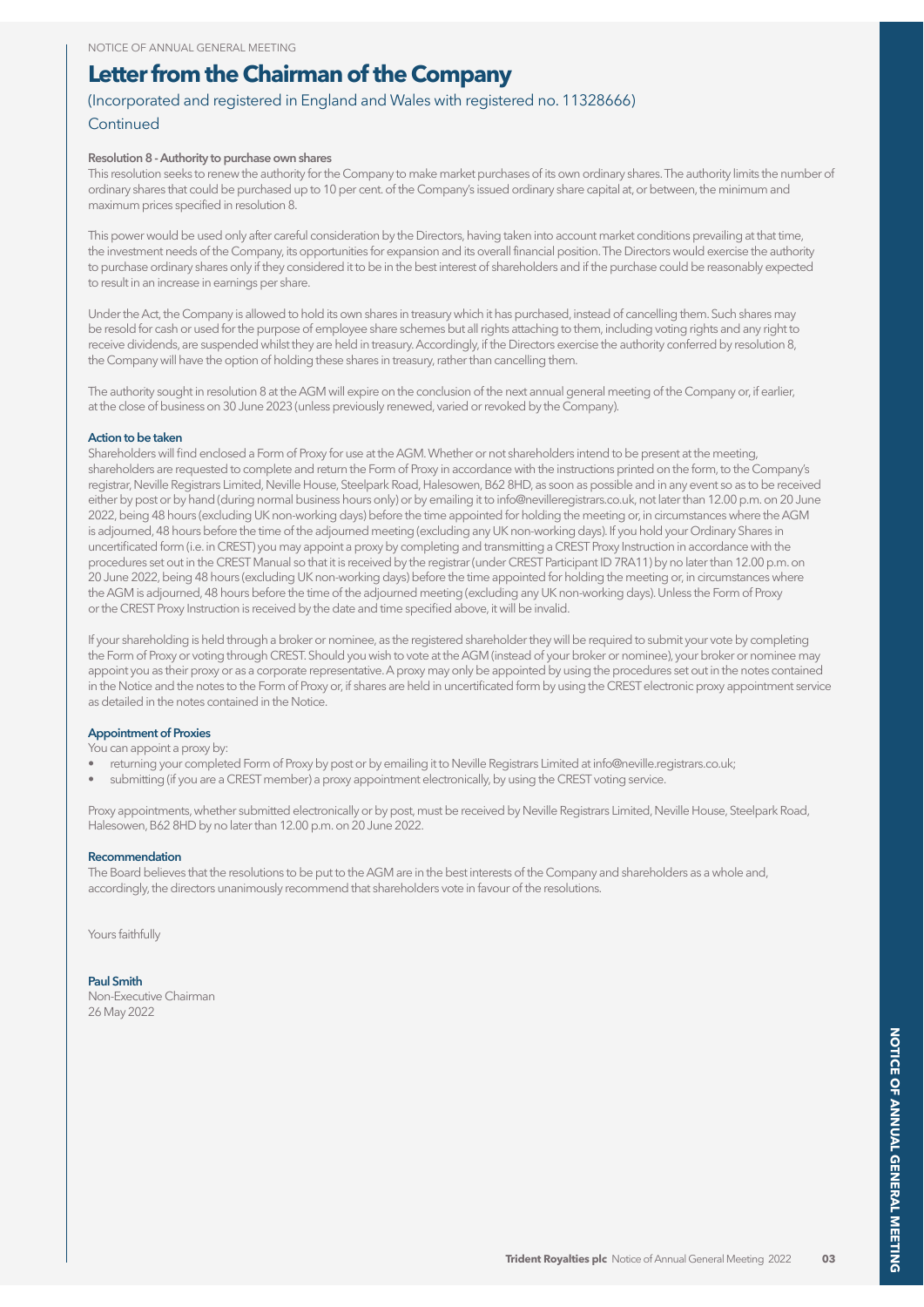## **Notice of Annual General Meeting Trident Royalties Plc** Company Number: 11328666

Notice is hereby given that the Annual General Meeting (Meeting) of Trident Royalties Plc (Company) will be held at 12.00 p.m. on 22 June 2022 at 25 Charterhouse Square, London, EC1M 6AE for the transaction of the following business.

Resolutions 1 to 6 will be proposed as ordinary resolutions and resolutions 7 and 8 will be proposed as special resolutions.

#### **Ordinary Resolutions**

### **1. Receipt of accounts for the period ended 31 December 2021**

THAT the audited accounts and financial statements of the Company for the period ended 31 December 2021, together with the directors' report and auditor's report thereon be received.

#### **2. Appointment of Auditor**

THAT PKF Littlejohn LLP be re-appointed as Auditor of the Company to hold office from conclusion of the meeting to the conclusion of the next meeting at which the accounts are to be laid.

#### **3. Authority to agree Auditor's remuneration**

THAT the Audit Committee be authorised to agree the Auditors' remuneration.

#### **4. Re-appointment of Paul Smith**

To re-appoint Paul Smith as a Director of the Company.

#### **5. Re-appointment of Peter Bacchus**

To re-appoint Peter Bacchus as a director of the Company.

## **6. Authority to allot shares generally**

THAT the Directors be generally and unconditionally authorised in accordance with section 551 of the Companies Act 2006 (the "Act") to exercise all the powers of the Company to allot ordinary shares in the Company and to grant rights to subscribe for or to convert any security into ordinary shares up to a maximum aggregate nominal value of £1,000,000 provided that this authority shall expire at the conclusion of the next annual general meeting of the Company or, if earlier, at the close of business on 30 June 2023 (unless previously renewed, varied or revoked by the Company), in each case, so that the Company may, before such expiry, make an offer or agreement which would or might require shares to be allotted or rights to subscribe for or convert securities into shares to be granted after such expiry and the Directors may allot shares or grant rights to subscribe for or convert securities into shares pursuant to such an offer or agreement as if this authority had not expired.

#### **Special Resolutions**

#### **7. Disapplication of pre-emption rights generally**

THAT subject to and conditional on the passing of resolution 6, the Directors be authorised, pursuant to section 570 of the Act, to allot equity securities (within the meaning of section 560(1) of the Act) for cash pursuant to the authority conferred by resolution 6 and/or to sell ordinary shares held by the Company as treasury shares for cash as if section 561 of the Act did not apply to any such allotment or sale, provided that such power is limited to the allotment of equity securities up to an aggregate nominal value of £1,000,000, such authority shall expire at the conclusion of the next annual general meeting of the Company or, if earlier, at the close of business on 30 June 2023 (unless previously renewed, varied or revoked by the Company) but, in each case, before such expiry the Company may make offers, and enter into agreements, which would, or might, require equity securities to be allotted (and treasury shares to be sold) after the authority expires and the Directors may allot equity securities (and sell treasury shares) under any such offer or agreement as if this authority had not expired.

#### **8. Authority for market purchases of own shares**

THAT, the Company be generally and unconditionally authorised to make market purchases (within the meaning of section 693(4) of the Act) of ordinary shares of £0.01 each in the capital of the Company on such terms as the Directors think fit, and where such shares are held as treasury shares, the Company may use them for the purposes set out in section 727 of the Act, including for the purpose of its employee share schemes, provided that:

- (a) the maximum number of ordinary shares which may be purchased is 29,113,060;
- (b) the minimum price, exclusive of any expenses, which may be paid for an ordinary share is £0.01;
- (c) the maximum price, exclusive of any expenses, which may be paid for each ordinary share is not more than the higher of:
	- (i) an amount equal to 105 per cent of the average middle market quotations for an ordinary share, as derived from the AIM appendix to the London Stock Exchange Daily Official List, for the five business days immediately preceding the day on which the ordinary share is purchased; and
	- (ii) an amount equal to the higher of the price of the last independent trade of an ordinary share and the highest current independent bid on the trading venue on which the purchase is carried out; and

the authority hereby conferred shall, unless previously renewed, varied or revoked by the Company, expire at the conclusion of the next annual general meeting of the Company or if earlier, at the close of business on 30 June 2023 (except in relation to the purchase of ordinary shares the contract for which was concluded before the expiry of this authority and which will or may be executed wholly or partly after such expiry). By order of the Board

#### **Ben Harber**

Company Secretary 26 May 2022

#### **Trident Royalties Plc**

60 Gracechurch Street London EC3V 0HR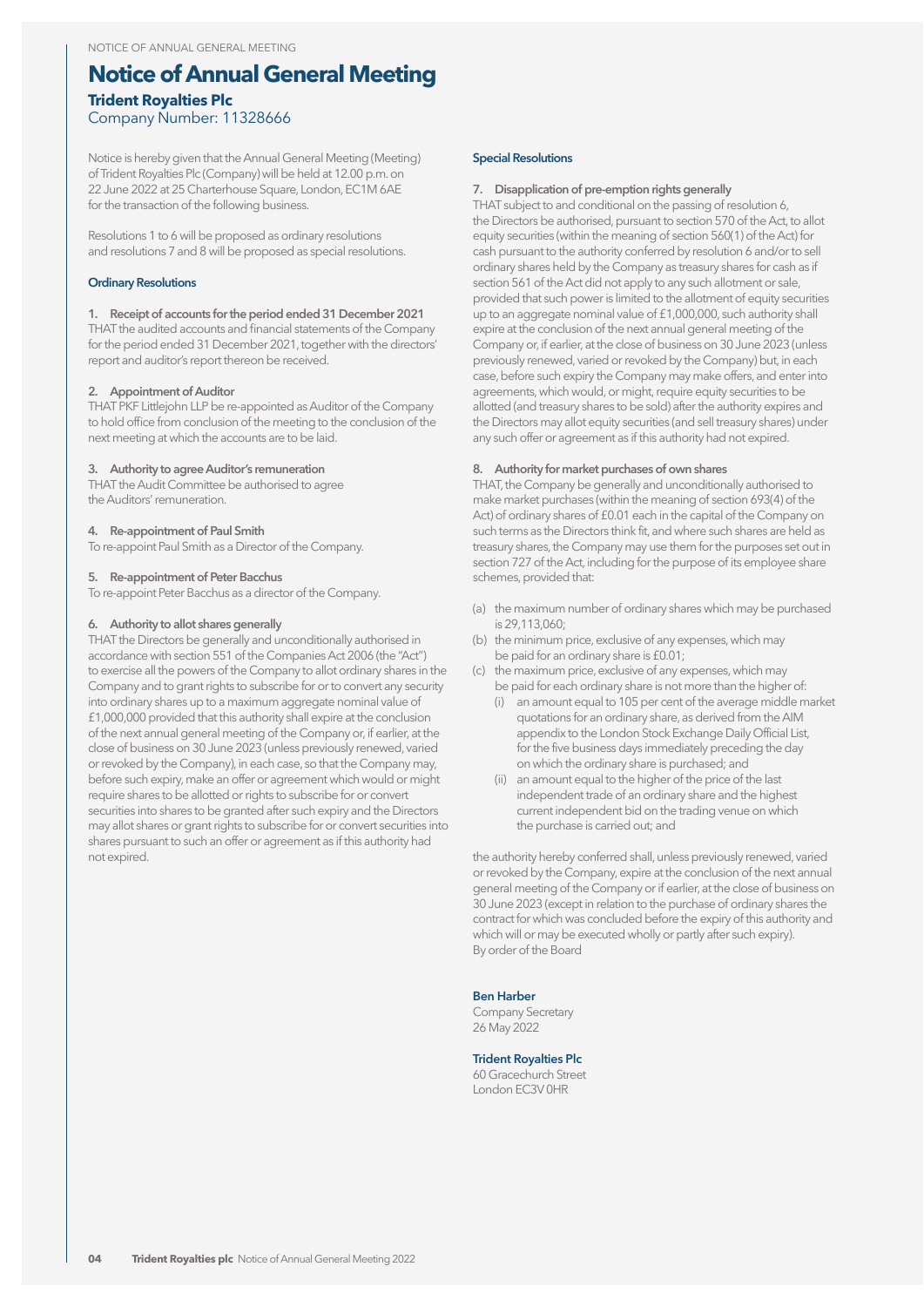# **Notes to the Notice of Annual General Meeting**

The following notes explain your general rights as a shareholder and your right to attend and vote at this meeting or to appoint someone else to vote on your behalf.

#### **1. Entitlement to vote**

To be entitled to attend and vote at the Meeting by proxy, shareholders must be registered in the register of members of the Company at 12.00 p.m. on 20 June 2022 (or, if the Meeting is adjourned, at 12.00 p.m. on the date that is two days prior to the adjourned Meeting (excluding the non-working days)). Changes to entries on the register of members after 12.00 p.m. on 20 June 2022 shall be disregarded in determining the rights of any person to attend or vote (and the number of votes they may cast) at the Meeting or adjourned Meeting.

#### **2. Appointment of proxies**

If you are a shareholder who is entitled to attend and vote at the meeting, you are entitled to appoint one or more proxies to exercise all or any of your rights to attend, speak and vote at the meeting and you should have received a proxy form with this notice of meeting. A proxy does not need to be a shareholder of the Company but must attend the meeting to represent you. You can only appoint a proxy using the procedures set out in these notes and the notes to the proxy form.

You may appoint more than one proxy provided each proxy is appointed to exercise the rights attached to a different share or shares held by that shareholder. To appoint more than one proxy, please photocopy the proxy form and list the details for each proxy on a separate photocopied form (each form requires signing). You will need to state clearly on each proxy form the number of shares in relation to which the proxy is appointed. If you wish your proxy to speak on your behalf at the meeting you will need to appoint your own choice of proxy (not the chairman) and give your instructions directly to them.

Shareholders can appoint a proxy or proxies and give proxy instructions by returning the enclosed proxy form by post or via CREST (see note 3) or electronically (see note 4).

If no voting indication is given, your proxy will vote or abstain from voting at his or her discretion. Your proxy will vote (or abstain from voting) as he or she thinks fit in relation to any other matter which is put before the meeting.

#### **3. Appointment of proxy by post**

The notes to the proxy form explain how to direct your proxy how to vote on each resolution. To appoint a proxy using the proxy form, the form must be:

- a. completed and signed;
- b. sent or delivered to Neville Registrars Limited at Neville House, Steelpark Road, Halesowen, B62 8HD; and
- c. received by Neville Registrars Limited no later than 12.00 p.m. on 20 June 2022.

In the case of a shareholder which is a company, the proxy form must be executed under its common seal or signed on its behalf by an officer of the company or an attorney for the company.

Any power of attorney or any other authority under which the proxy form is signed (or a duly certified copy of such power or authority) must be included with the proxy form.

If you have not received a proxy form and believe that you should have one, or if you require additional proxy forms, please contact Neville Registrars Limited on (0) 121 585 1131 or by email at info@nevilleregi strars.co.uk.

CREST members who wish to appoint a proxy or proxies through the CREST electronic proxy appointment service may do so for the Annual General Meeting and any adjournment thereof by using the procedures described in the CREST manual. CREST personal members who have appointed a voting service provider(s) should refer to their CREST sponsor or voting service provider(s), who will be able to take the appropriate action on their behalf. In order for a proxy appointment or instruction made using the CREST service to be valid, the appropriate CREST message (a "CREST Proxy Instruction") must be properly authenticated in accordance with CRESTCO's specifications and must contain the information required for such instructions, as described in the CREST manual. All messages relating to the appointment of a proxy or an instruction to a previously appointed proxy must be transmitted so as to be received by Neville Registrars Limited (ID: 7RA11) no later than 12.00 p.m. on 20 June 2022. Normal system timings and limitations will apply in relation to the input of CREST Proxy Instructions. It is therefore the responsibility of the CREST member concerned to take such action as shall be necessary to ensure that a message is transmitted by means of the CREST system by any particular time. In this connection, CREST members and, where applicable their CREST sponsor(s) or voting service provider(s) are referred, in particular, to those sections of the CREST manual concerning practical limitations of the CREST system and timings. The Company may treat as invalid a CREST Proxy Instruction in the circumstances set out in Regulation 35(5)(a) of the Uncertificated Securities Regulations 2001 as amended.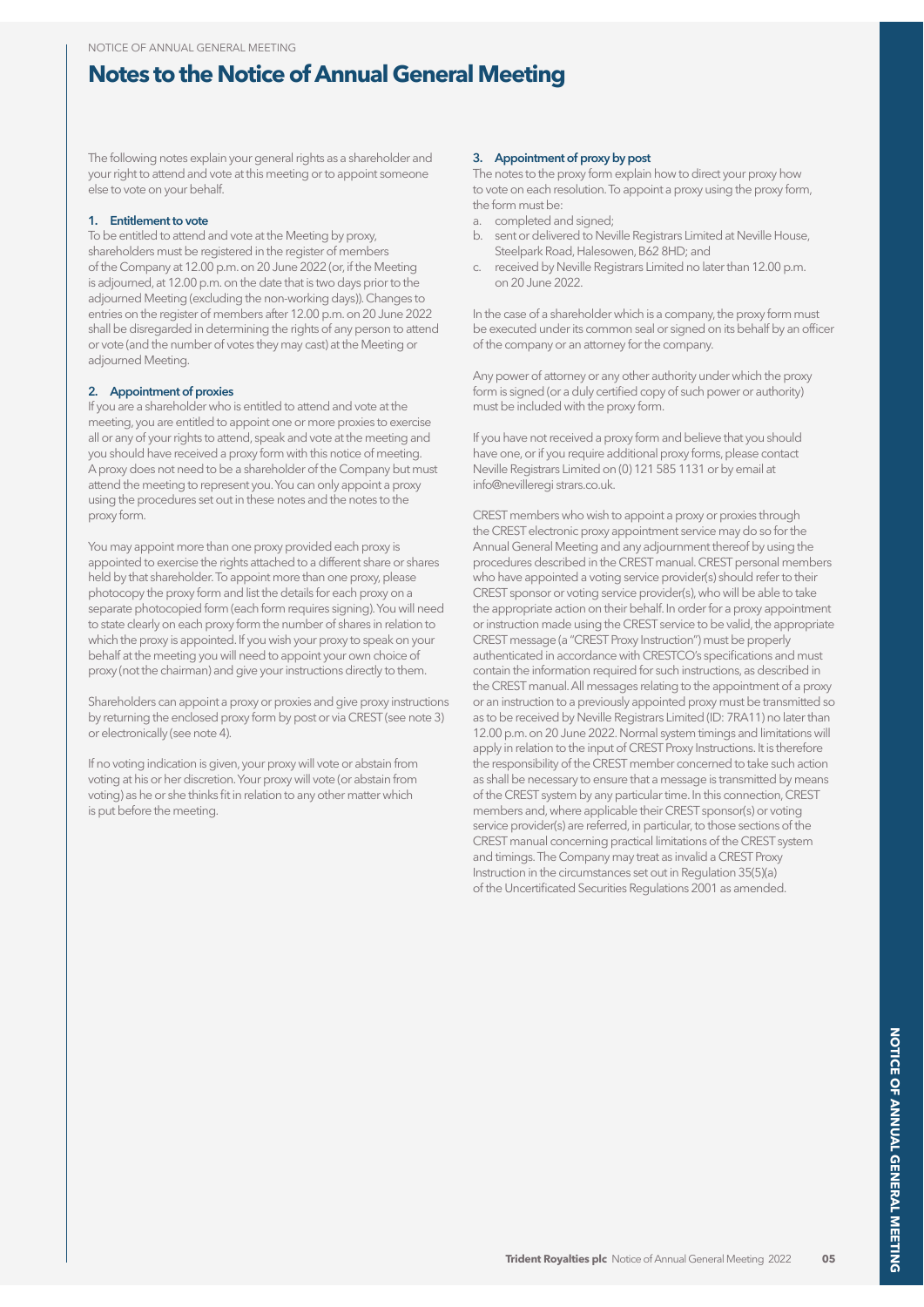## **Notes to the Notice of Annual General Meeting**

**Continued** 

#### **4. Appointment of proxies electronically**

As an alternative to returning this form by post, you can return your completed Form of Proxy by email to Neville Registrars Limited at info@nevilleregistrars.co.uk. For a proxy appointment to be valid, your appointment must be received by Neville Registrars Limited by 12.00 p.m. 20 June 2022 or, not less than 48 hours (excluding any UK nonworking days) before the time appointed for the adjourned meeting at which it is to be used.

#### **5. Appointment of proxy by joint members**

In the case of joint holders, where more than one of the joint holders completes a proxy appointment, only the appointment submitted by the most senior holder will be accepted. Seniority is determined by the order in which the names of the joint holders appear in the Company's register of members in respect of the joint holding (the first-named being the most senior).

#### **6. Changing proxy instructions**

Shareholders may change proxy instructions by submitting a new proxy appointment using the methods set out above. Note that the cut-off time for receipt of proxy appointments also applies in relation to amended instructions; any amended proxy appointment received after the relevant cut-off time will be disregarded.

Where you have appointed a proxy using the hard-copy proxy form and would like to change the instructions using another hard-copy proxy form, please contact Neville Registrars Limited on (+44) 121 585 1131 or by email at info@nevilleregistrars.co.uk.

If you submit more than one valid proxy appointment, the appointment received last before the latest time for the receipt of proxies will take precedence.

#### **7. Termination of proxy appointment**

A shareholder may change a proxy instruction but to do so you will need to inform the Company in writing by sending a signed hard-copy notice clearly stating your intention to revoke your proxy appointment to Neville Registrars Limited. In the case of a shareholder which is a company, the revocation notice must be executed under its common seal or signed on its behalf by an officer of the company or an attorney for the company. Any power of attorney or any other authority under which the revocation notice is signed (or a duly certified copy of such power or authority) must be included with the revocation notice. The revocation notice must be received by the Company no later than 48 hours before the time of the meeting (excluding any UK non-working days).

If you attempt to revoke your proxy appointment but the revocation is received after the time specified, your original proxy appointment will remain valid unless you attend the meeting and vote in person.

Appointment of a proxy does not preclude you from attending the meeting and voting in person. If you have appointed a proxy and attend the Meeting in person, your proxy appointment will automatically be terminated.

#### **8. Corporate representatives**

A corporation which is a shareholder can appoint one or more corporate representatives who may exercise, on its behalf, all its powers as a shareholder provided that no more than one corporate representative exercises powers over the same share.

#### **9. Shareholder questions**

Any shareholder attending the Meeting has a right to ask questions. The Company must answer any question relating to the business being dealt with at the Meeting which you ask, except: (i) if to do so would interfere unduly with the preparation for the Meeting or involve the disclosure of confidential information; or (ii) if the answer has already been given on a website in the form of an answer to a question; or (iii) if it is undesirable in the interests of the Company or the good order of the Meeting that the question be answered.

#### **10. Issued shares and total voting rights**

As at 25 May 2022, which is the latest practicable date before publication of this notice, the Company's issued share capital comprised 291,130,600 Ordinary Shares of £0.01 each. Each Ordinary Share carries the right to one vote at a general meeting of the Company and, therefore, the total number of voting rights in the Company as at 25 May 2022 is 291,130,600.

#### **11. Website**

The following information is available on the Company's website (www.tridentroyalties.com): (i) the contents of this notice of the Meeting; (ii) the Annual Report and Accounts; (iii) details of the total number of shares in respect of which shareholders are entitled to exercise voting rights at the Meeting. If applicable, any members' resolutions or members' matters of business received by the Company after the date of this notice will also be made available on the Company's website.

#### **12. Admission to the Meeting**

Shareholders and participants attending the Meeting may be asked to provide proof of identity. If you have been appointed as a shareholders' proxy please make this fact known to the Company on entrance.

#### **13. Communication**

Except as provided above, shareholders who have general queries about the meeting should contact Neville Registrars Limited on (0) 121 585 1131.

You may not use any electronic address provided either in this notice of general meeting or any related documents (including the proxy form) to communicate with the Company for any purposes other than those expressly stated.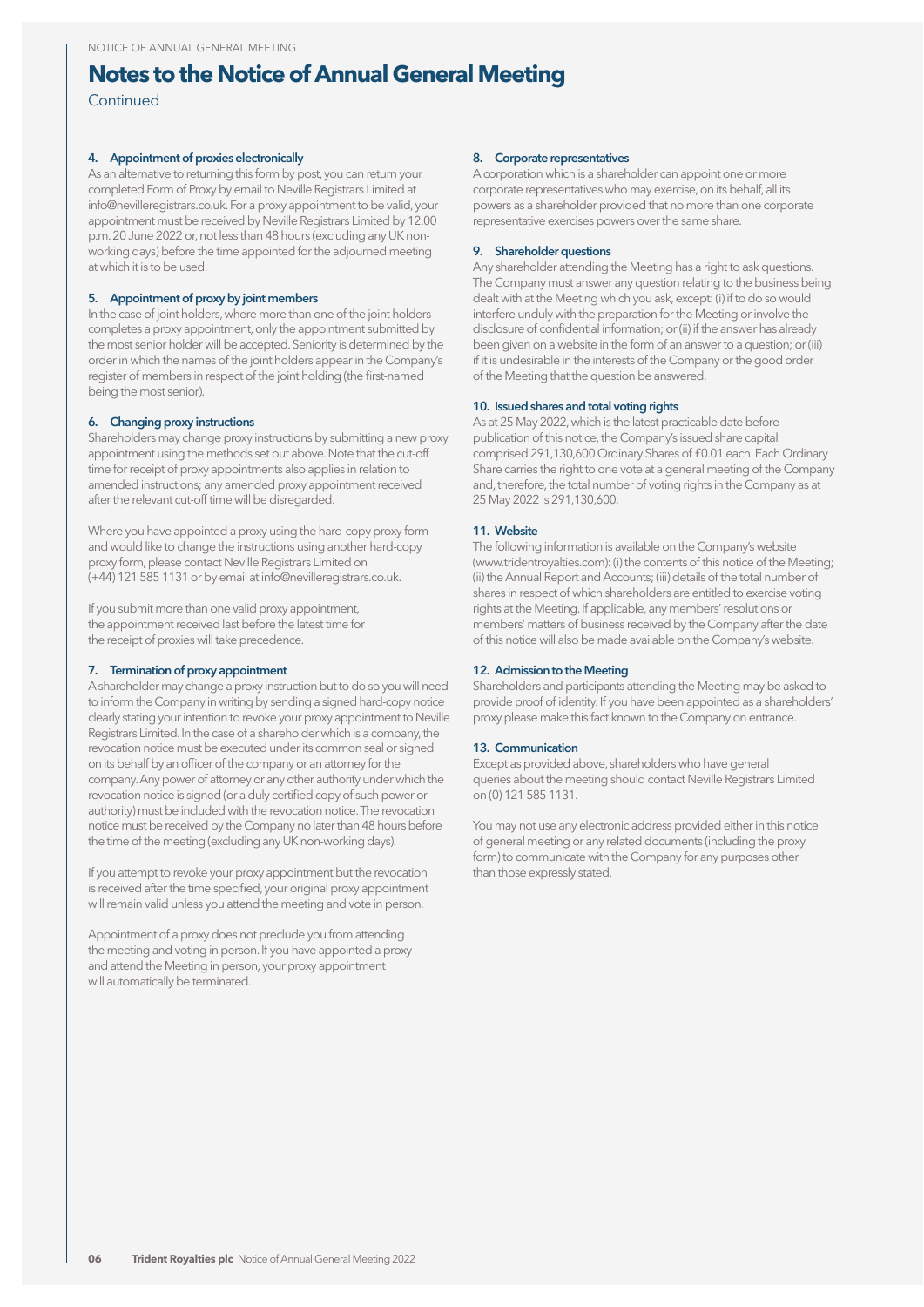| NOTICE OF ANNUAL GENERAL MEETING |  |
|----------------------------------|--|
| <b>Notes</b>                     |  |
|                                  |  |
|                                  |  |
|                                  |  |
|                                  |  |
|                                  |  |
|                                  |  |
|                                  |  |
|                                  |  |
|                                  |  |
|                                  |  |
|                                  |  |
|                                  |  |
|                                  |  |
|                                  |  |
|                                  |  |
|                                  |  |
|                                  |  |
|                                  |  |
|                                  |  |
|                                  |  |
|                                  |  |
|                                  |  |
|                                  |  |
|                                  |  |
|                                  |  |
|                                  |  |
|                                  |  |
|                                  |  |
|                                  |  |
|                                  |  |
|                                  |  |
|                                  |  |
|                                  |  |
|                                  |  |
|                                  |  |
|                                  |  |
|                                  |  |
|                                  |  |
|                                  |  |
|                                  |  |
|                                  |  |
|                                  |  |
|                                  |  |
|                                  |  |
|                                  |  |
|                                  |  |
|                                  |  |
|                                  |  |
|                                  |  |
|                                  |  |
|                                  |  |